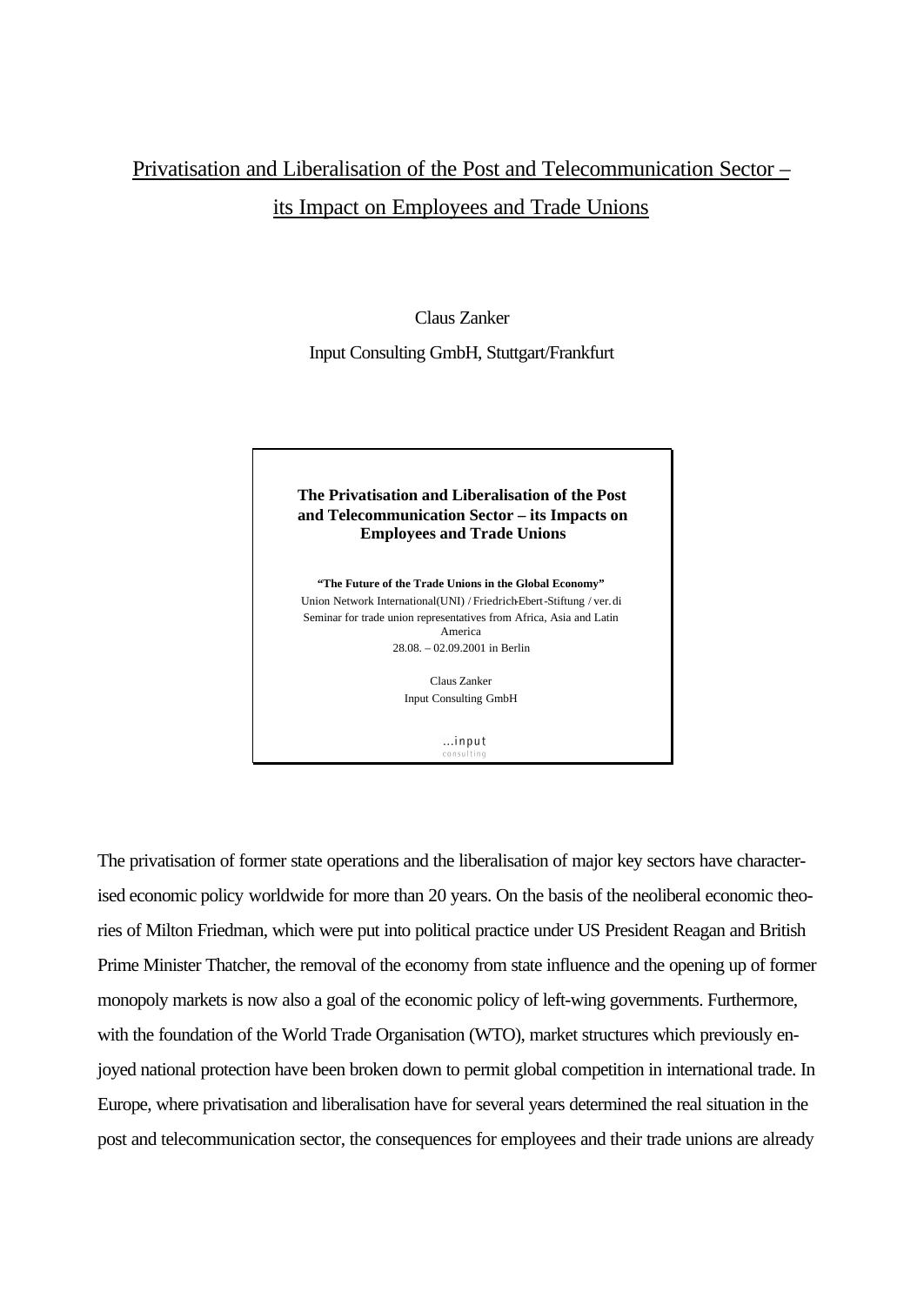visible. I would therefore like to attempt to outline below the previous development lines of the privatisation and liberalisation of the post and telecommunication sector, and the primary impact on workers and their trade unions.

## 1. Privatisation

I would like to start with the trend that causes the most heated discussions in the political debate and that most disturbs and concerns the trade unions of the post and telecommunication sector. I am talking about privatisation.

The term and the political concept of privatisation call for a variety of different measures. The binding factor, however, is the respective aim of pushing back government control in relevant economic sectors in favour of private market-economy control - privatisation is, therefore, a central element of neoliberal ideology and practice.

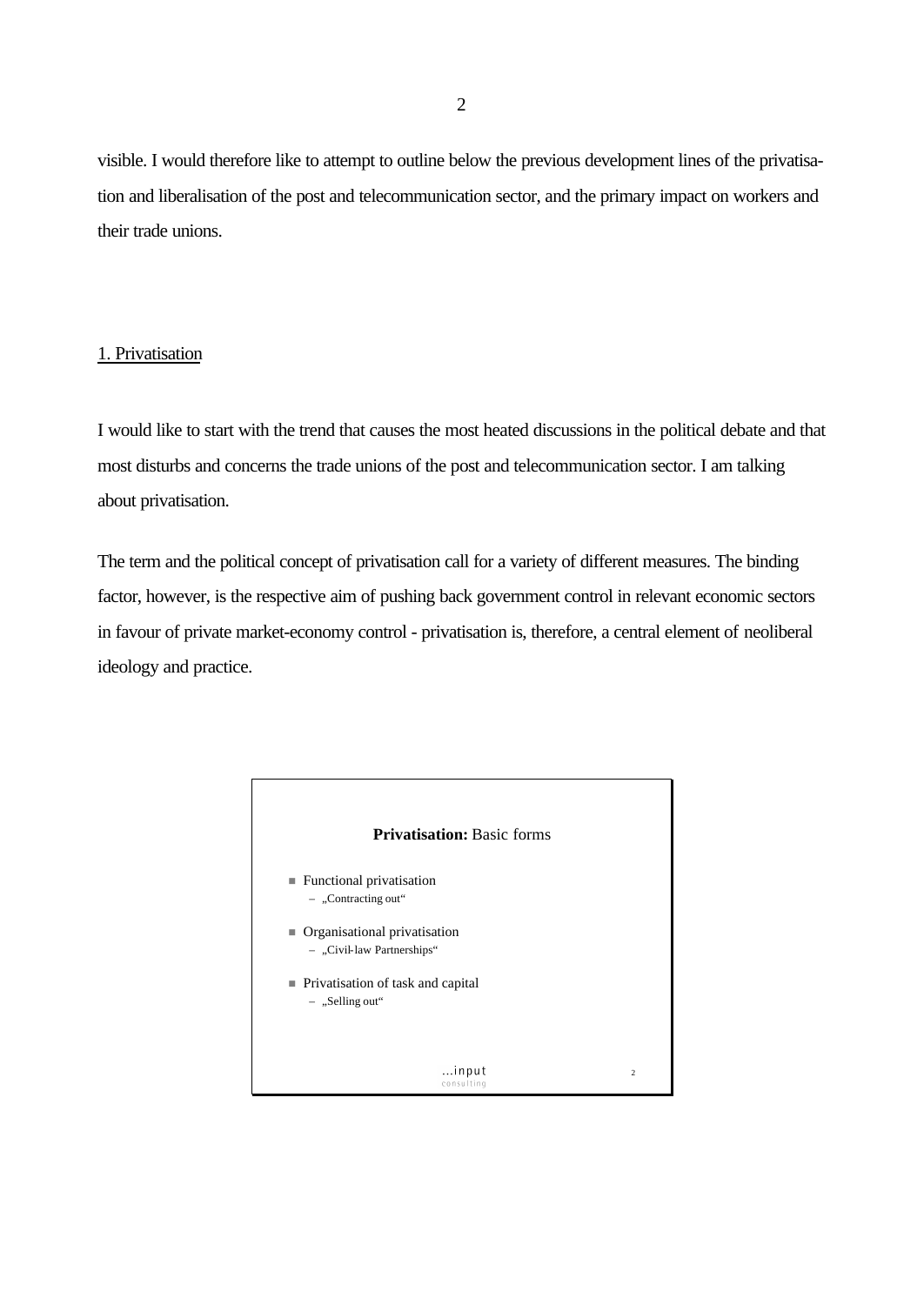Three basic forms of privatisation can be roughly distinguished:

- Firstly, the functional privatisation by "contracting out" government tasks to private companies the tasks remain the responsibility of the government but are carried out by private companies.
- Secondly, the privatisation of the organisation and management by setting up civil-law partnerships. Also in this case, the task remains with the government but is fulfilled under civil law and according to commercial criteria.
- Thirdly, the privatisation of the task and the capital by the partial or full sale of public property to private investors or by going public - in this case the government withdraws from its responsibility for an until-then-public task as well as from its position as proprietor.

In practice, of course, there are many mixed forms among these variants and often all three stages run simultaneously. First, public companies are dismantled and "made slim" and afterwards made marketable through transformation and rationalisation. In the third step they are sold.

Privatisation has been intensively discussed in the post and telecommunication sector since the end of the 70s. In the middle of the 80s, the first privatisation wave occurred - I remember the first partial sales of British Telecom in 1984 and of NTT in 1985.

The trend towards privatisation in telecommunications has become much more dynamic since the midnineties, and has now transferred to the post sector. Whilst the third wave of privatisation is already concluded in telecoms within the EU by virtue of the many IPOs of former telecommunications authorities that have taken place, the privatised postal enterprises in the vast majority of countries are still owned by the state. One example is formed by two ex-monopolists who have now grown to become global players on the post and logistics market:

The Dutch KPN went public in 1994, and has assumed a major position on the courier, express and parcel market under the name TNT-Post-Group (TPG), after taking over the worldwide express service TNT.

3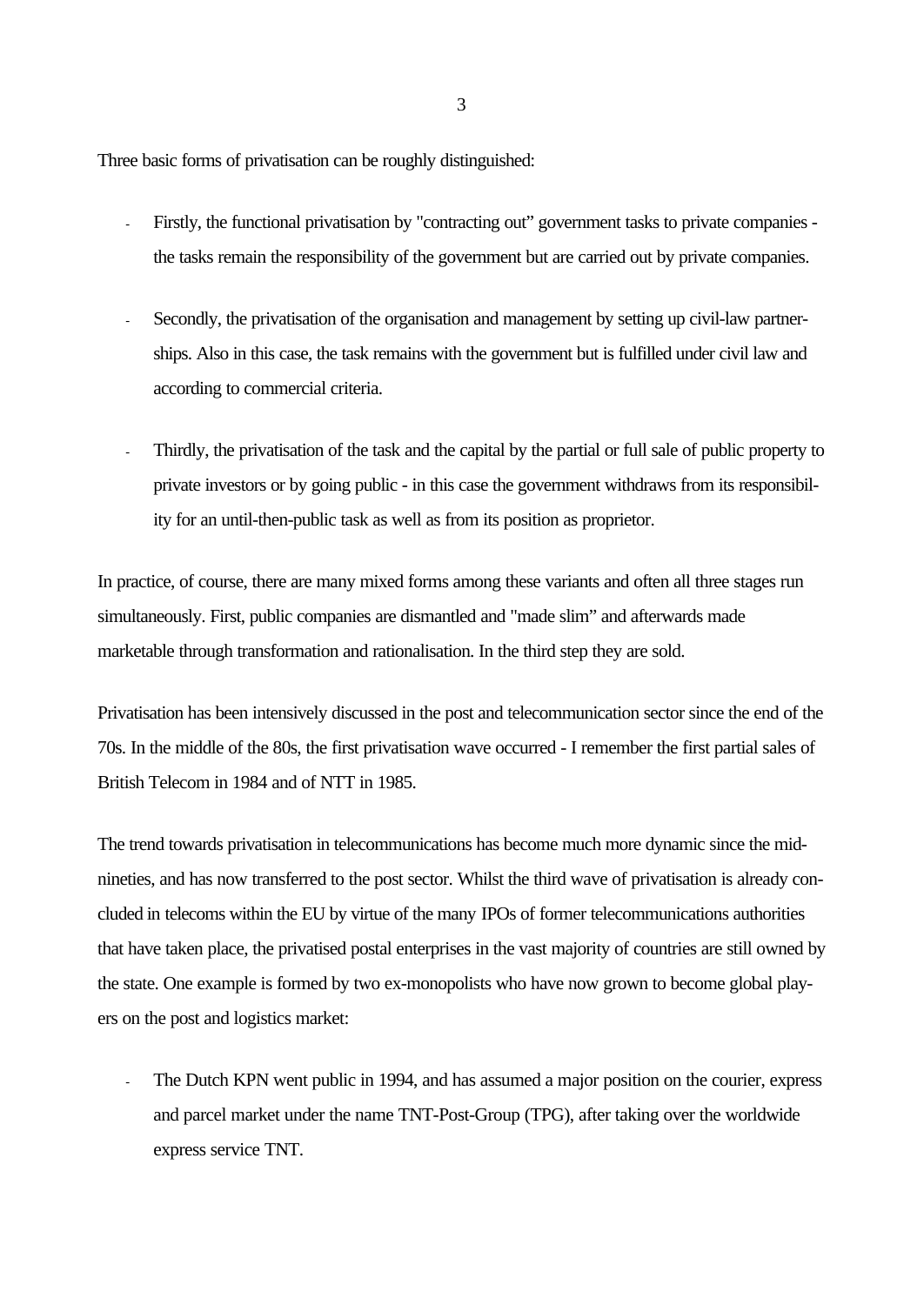The second example is the Deutsche Post World Net, which has been quoted on the stock exchange since November 2000, and has grown to become a European and worldwide logistics group after many acquisitions, including DHL International Express, the international forwarders DANZAS and the Dutch freight service Nedlloyd.



There are four factors that are especially influential for the privatisation dynamics that I have described:

- Firstly, many governments appear to prefer the sale of state assets as a solution to their fiscal problems - at present in Europe the privatisation of telecommunication enterprises serves mainly the aim of achieving the difficult convergence criteria for the European Economic and Monetary Union in the area of public debt.
- Secondly, privatisation is often justified with the argument that government enterprises or administrations would not have a long-term chance in the harsh competition of the telecommunication markets - only private companies could successfully compete with private companies. This per-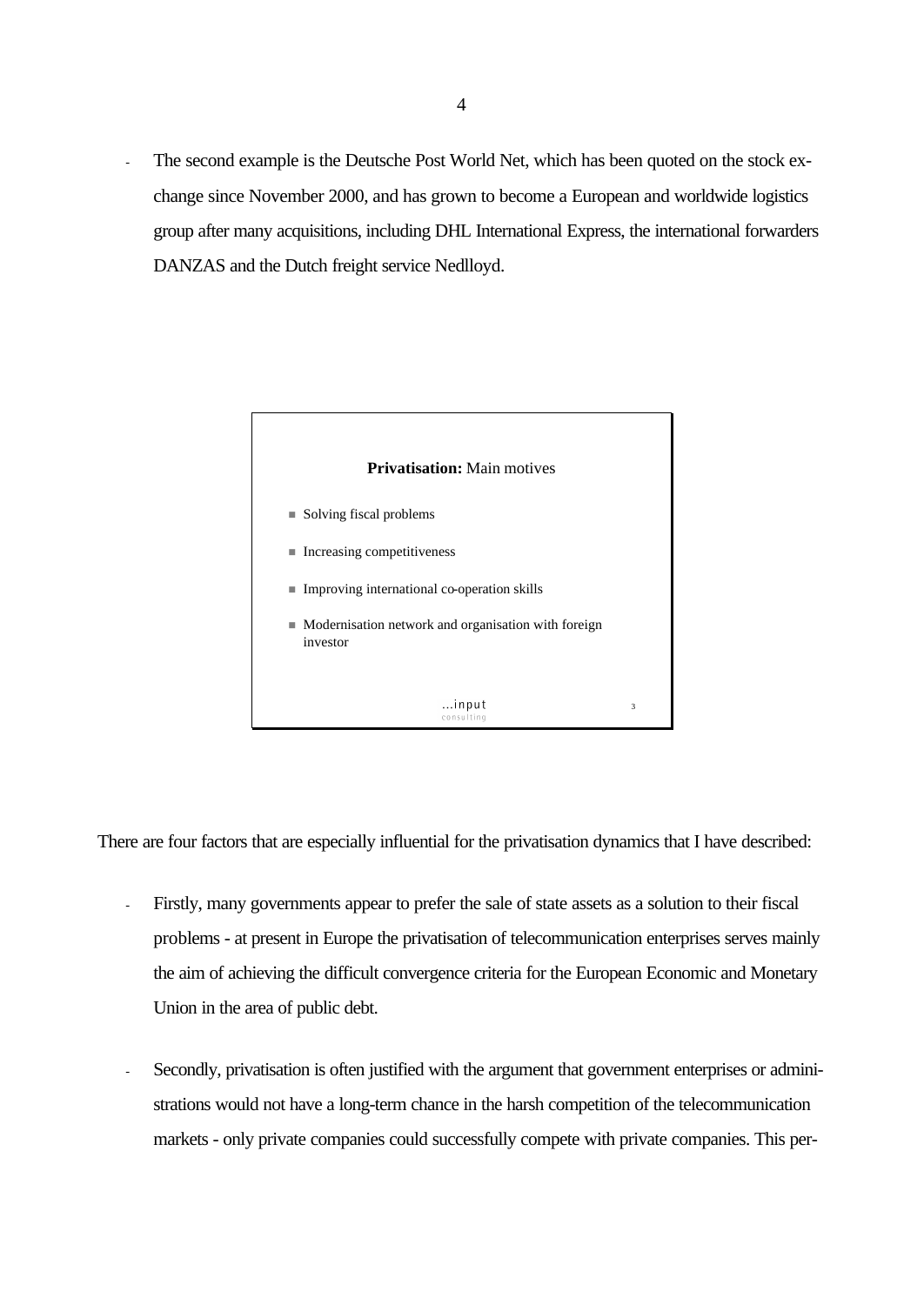spective considers privatisation almost an inevitable result of liberalisation - a trend I will soon comment on in detail.

- Thirdly, privatisation is intended to increase the enterprises' ability to cooperate at international level. Take-overs and holdings are made easier or made possible in the first place if the partner enterprises are compatible as to their legal form. Additionally, take-overs are, not funded in cash as a rule, but frequently with own shares as "acquisition currency" – which makes independent quotation on the stock exchanges a prerequisite.
- In the telecommunication sector in the countries of Central and Eastern Europe, as well as in many states of the Third World, privatisation is being pursued with the aim in mind of speeding up the modernisation of the telecommunications network, as well as of the state telecoms, by selling capital shares to strategic foreign partners. Against the background of the current financial problems faced by major telecoms, international capital holdings are now primarily decided upon along profitability lines, and are characterised less by long-term strategic considerations. The hope placed in big foreign investors is likely to be disappointed in many countries.

| <b>PTO</b>               |                        | State Shareholdings (%) |              | Year of       |  |
|--------------------------|------------------------|-------------------------|--------------|---------------|--|
|                          |                        | 1992                    | 1998         | privatisation |  |
| Australia                | Telstra                | 100                     | 67           | $1996 - 97$   |  |
| Canada                   | Stentor                | $\theta$                | $\bf{0}$     |               |  |
| Czech. Republik          | SPT Telecom            | 100                     | 51           |               |  |
| Germany                  | Deutsche TelekomAG     | 100                     | 61           | 1996          |  |
| Denmark                  | Tele Danmark           | 89                      | $\Omega$     | 1992          |  |
| France                   | France Télécom         | 100                     | 62           | 1997          |  |
| Greece                   | OTE.                   | 100                     | 65           |               |  |
| Hungary                  | MÁTÁV                  | 100                     | 6.5          | 1993          |  |
| Italy                    | Telecom Italia         | >50                     | 5            | 1998          |  |
| Japan                    | <b>NTT</b>             | >66                     | 65           | 1986          |  |
| Mexico                   | Téléfonos de Mexico    | $\Omega$                | $\theta$     | 1990          |  |
| Spain                    | <b>Téléfonica</b>      | 35                      | $\Omega$     | 1997          |  |
| <b>United Kingdom</b>    | <b>British Telecom</b> | 22                      | $\mathbf{0}$ | 1984          |  |
| United States of America | <b>Baby Bells</b>      | $\bf{0}$                | $\bf{0}$     |               |  |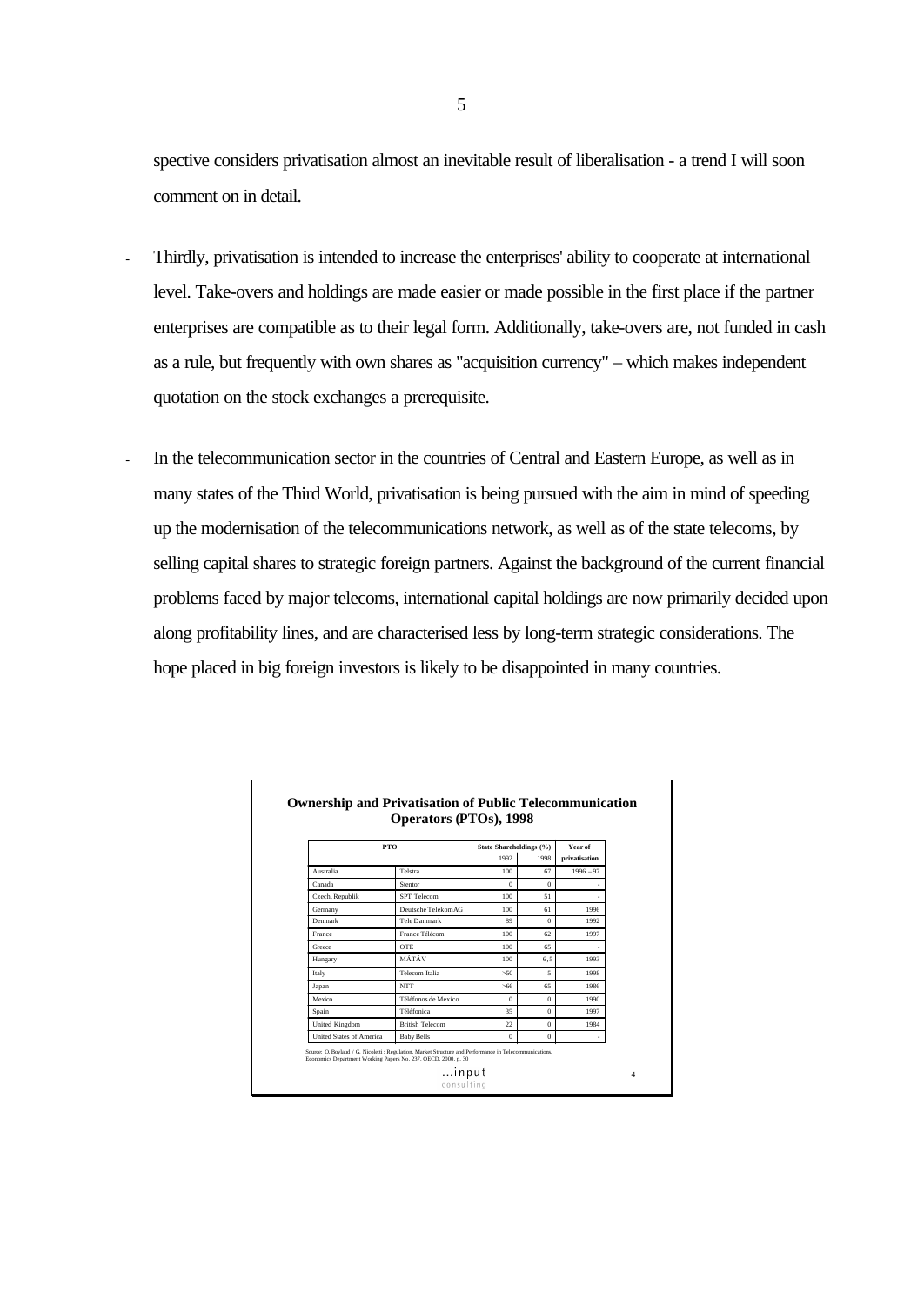Regardless of which factor may be decisive, fact is that the privatisation strategists have gained worldwide control over the post and telecommunication sector.

- All of the twenty most successful telecommunication companies in the world are totally or partially be in private - the only exception is China Telecom.
- All of the fifteen Member States of the European Union have totally or partially privatised their traditionally public telecommunication enterprises (overhead). The government capital shares are often under 50% and are still sagging.
- As to the posts, the number of enterprises with a private legal form is increasing. With the exception of TPG and Deutsche Post, I only know of the Argentinean Correo Argentino S.A. (CASA) where private shareholders play a major role.

That does not mean that everything that is happening must necessarily be right. Of course it still makes sense to critically reflect upon privatisation policy concerning its ideological assumptions as well as its consequences for employees, trade unions, and customers, and not least for the State's economic and political power to act. There is a lot of reason to do so. Privatisation has not always turned out to be the ideal way: The neoliberal promises have often not been fulfilled. There is no reason yet for the trade unions to throw their traditional scepticism towards privatisation overboard.

An analysis of the real processes, as well as of the balance of power, leads to the conclusion that the battle for privatisation seems to be over. Of course, there are still fierce discussions, but these relate less to the "if" than to the "how" of privatisation. The political spectrum hardly shows any relevant counter forces against this trend. Whereas the neoliberals have always considered the privatisation of the postal service and telecommunication the traditional core element of their denationalisation policy, this approach has long since become agreeable to the (social democratic) Left, as demonstrated in Europe by France, Portugal, Greece and also by Great Britain under Tony Blair.

This transition from a public service to a private economy poses a serious endurance test to the employees concerned and their trade unions.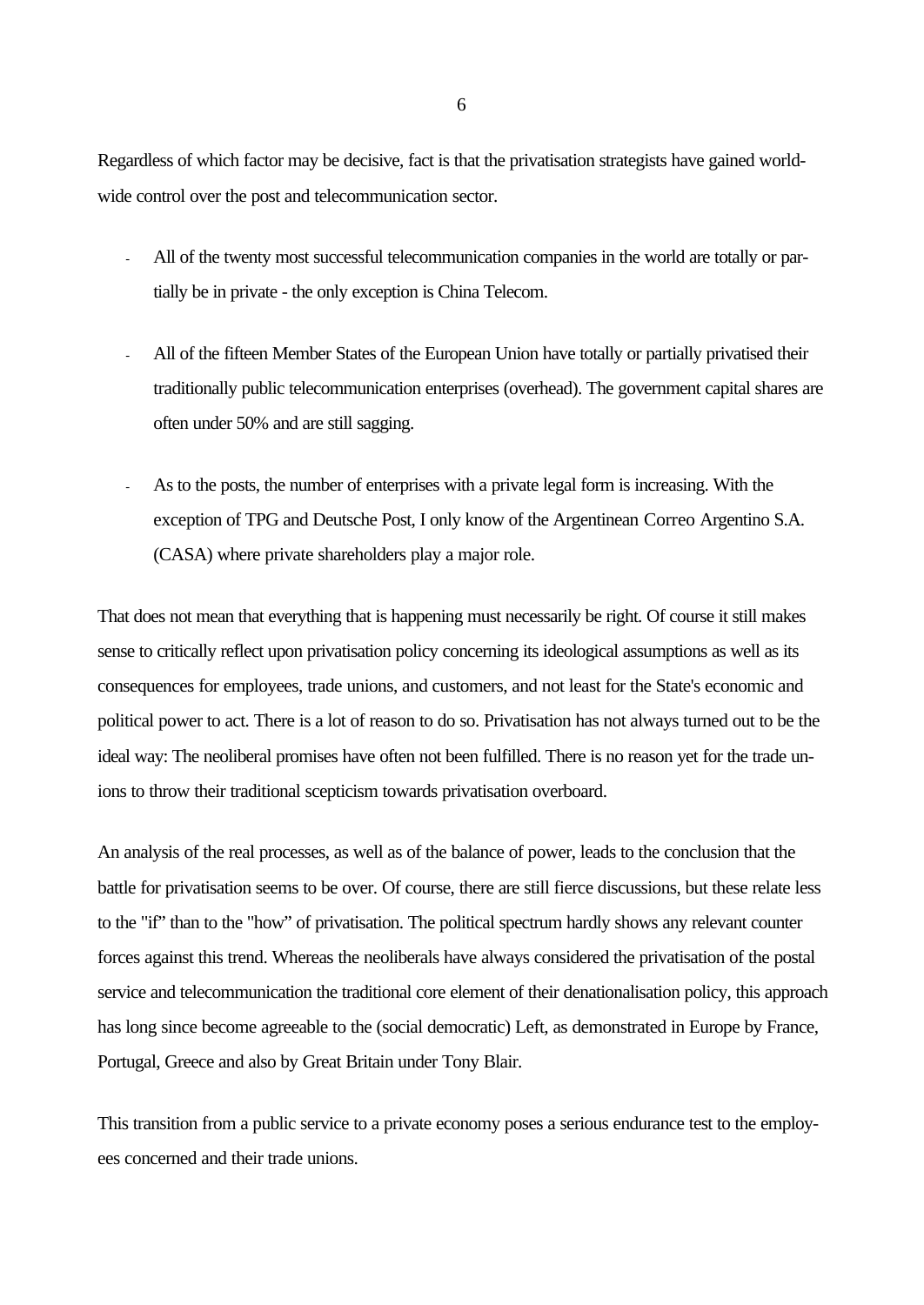

Firstly, the privatisation of posts and telecoms entails a comprehensive reorganisation. This includes above all

- concentrating on core business areas,
- dividing the enterprise into partially independent business units,
- closing unprofitable locations,
- introducing new, performance-orientated personnel management and management methods,
- comprehensive cost reduction measures, in particular with regard to staff costs, and
- introducing a performance-orientated pay structure.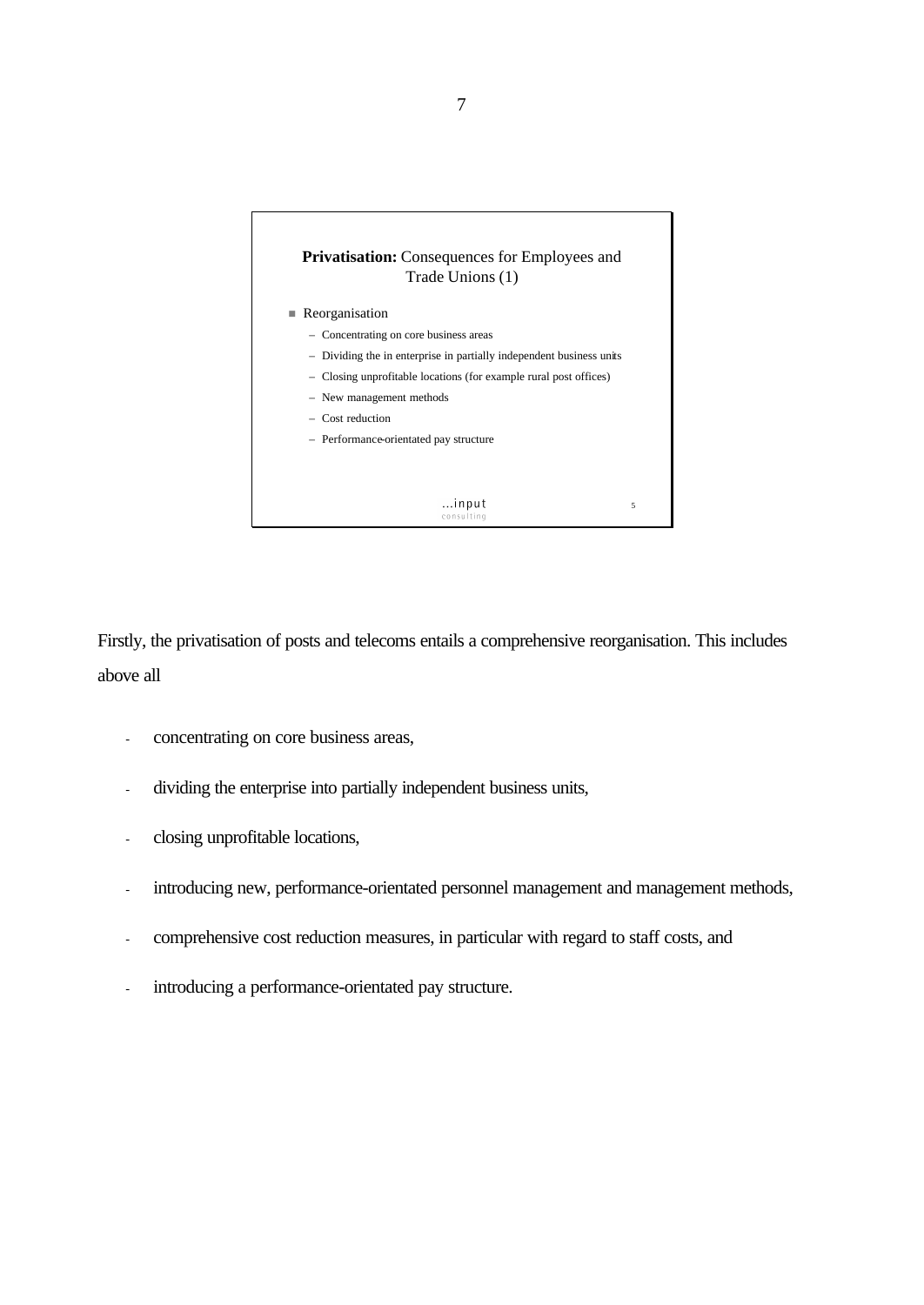

In addition, the former state enterprises are completely catapulted from the framework of the "public service" in the course of this process, with major effects on industrial relations and working conditions in the privatised enterprises:

- Whilst the organisation of the postal authorities was characterised by the law concerning civil servants and public service law, individual and collective labour law determines employment in privatised enterprises.
- Civil servant status with life tenure is replaced by an employment contract.
- The pay structure in the public service is mostly linked to career paths and formal qualifications, and also has a number of social components, such as age and civil status. Payment in the private sector, in contrast, is in line primarily with the value of the function carried out, frequently in combination with a variable, performance-related pay element.
- The qualifications possessed by the staff of an authority are devalued by the new professional requirements. In private enterprises, in many cases commercial skills and a strong customer-ori-

8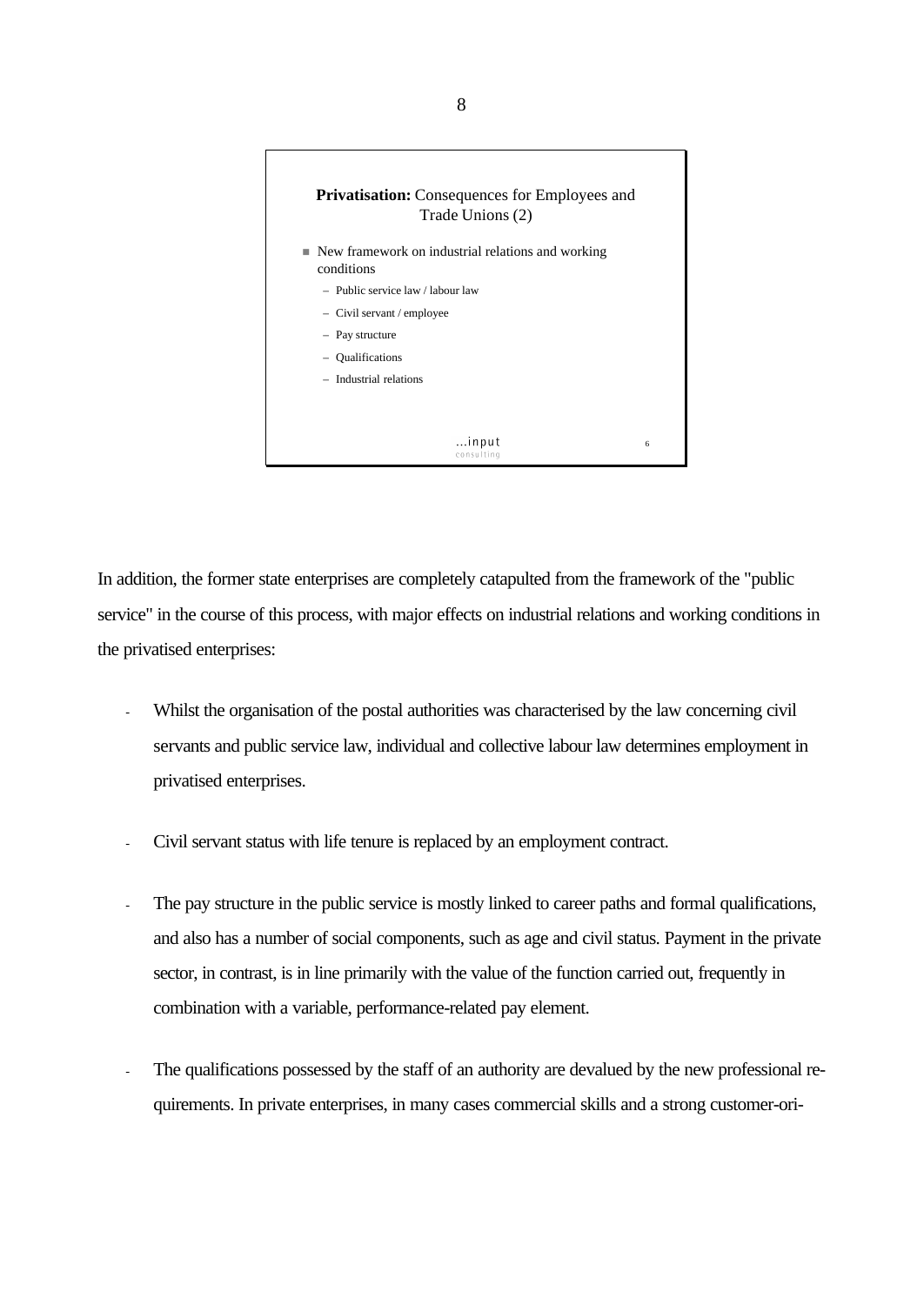entation are required, attributes which are not widely available to the degree now demanded among the staff of a former authority.

- Whilst industrial relations within authorities are largely governed by statutes and ordinances, most working conditions are now negotiated or disputed contractually between the partners in collective bargaining.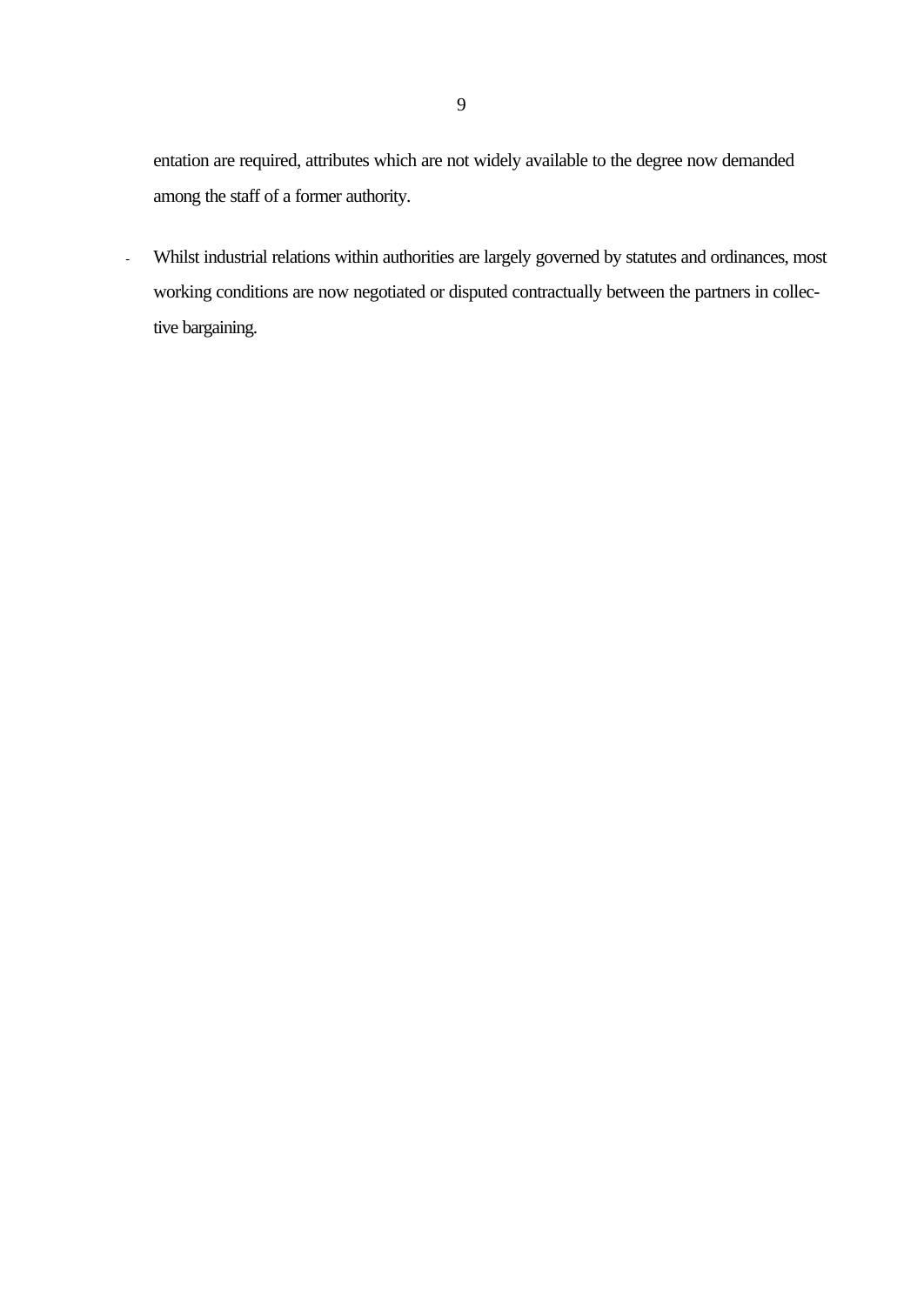## 2. Liberalisation

Just as in the case of privatisation, the second political trend I would like to outline has completely changed the world map of post and telecommunication within a few years. We are talking about liberalisation. Regardless of all national and sectoral variety in shaping this trend, there is – without giving a detailed definition - a common denominator. Liberalisation aims to dissolve monopolistic offer structures that traditionally have characterised the telecommunication sector, and to establish market relations that are characterised by a competitive economy.

Opening the markets should improve the efficiency and user orientation of post and telecommunication services, and reduce customer prices, without at the same time requiring the goal of providing blanket coverage to be renounced.

The opening of post and telecommunication markets has enjoyed high political priority since the midnineties. The telecommunication sector has now been completely opened to competition in the Western industrialised states, and the stage has largely been set for further liberalisation on the postal services market. With the foundation of the World Trade Organisation (WTO) in 1995 and the multilateral GATS trade agreement, the post and telecommunication sector is increasingly included in the agreements on free international trade.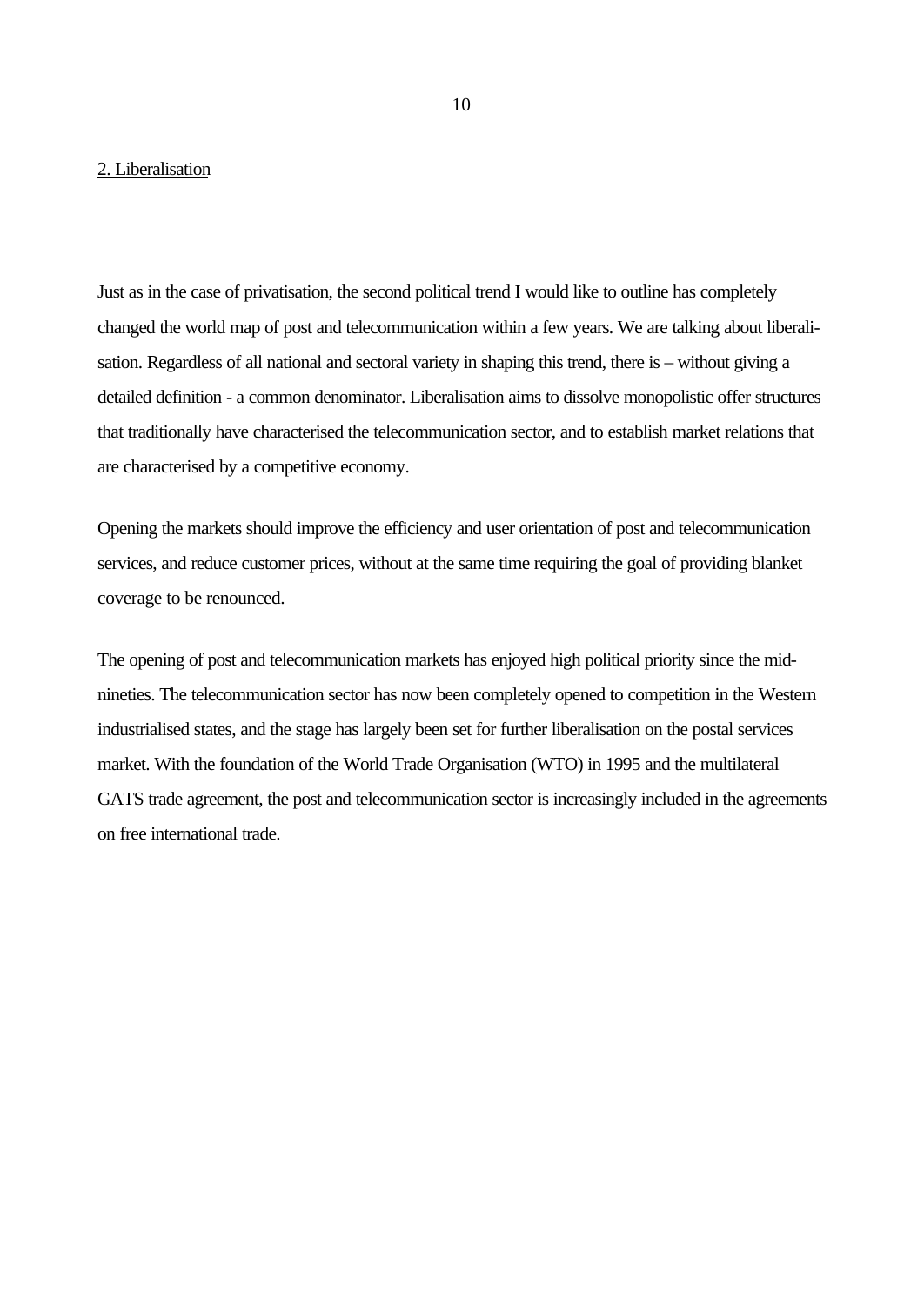

|                          | <b>Year of liberalisation</b> |               |        | <b>Foreign Investment</b>         |                                       |  |
|--------------------------|-------------------------------|---------------|--------|-----------------------------------|---------------------------------------|--|
|                          | Trunk                         | International | Mobile | Numbers of foreign<br>competitors | <b>Restrictions</b><br>concerning PTO |  |
| Australia                | 1991                          | 1991          | 1992   | $\overline{4}$                    | Yes                                   |  |
| Canada                   | 1990                          | 1992          |        | 5                                 |                                       |  |
| Czech. Republic          | 2000                          | 2000          | ٠      | 3                                 | State control                         |  |
| Denmark                  | 1996                          | 1996          | 1992   |                                   | No.                                   |  |
| France                   | 1998                          | 1998          | 1989   | 3                                 | State contrrol                        |  |
| Germany                  | 1998                          | 1998          | 1991   | $\overline{4}$                    | State control                         |  |
| Greece                   | 2001                          | 2001          | 1993   | 1                                 | State control                         |  |
| Hungary                  | 2002                          | 2002          | ٠      | 6                                 | Yes                                   |  |
| Italy                    | 1998                          | 1998          | 1994   | 3                                 | Yes                                   |  |
| Japan                    | 1986                          | 1987          | 1987   | 9                                 | State control                         |  |
| Mexico                   | 1996                          | 1996          |        | $\overline{7}$                    |                                       |  |
| Spain                    | 1998                          | 1998          | 1994   | $\overline{2}$                    | Yes                                   |  |
| <b>United Kingdom</b>    | 1985                          | 1986          | 1984   | $\overline{7}$                    | Yes                                   |  |
| United States of America | 1984                          | 1984          | 1983   | 6                                 |                                       |  |

I would like to use the following milestones to illustrate this trend towards liberalisation in the post and telecommunication sector:

- Firstly, for the telecommunication sector, the "Telecommunications Act" passed in the USA on February 8th, 1996. This act dismantled the existing barriers between local and long-distance traffic and removed the former monopolies of the regional "baby bells" and of the cable television companies. This act opened up all areas of technical communication to competition,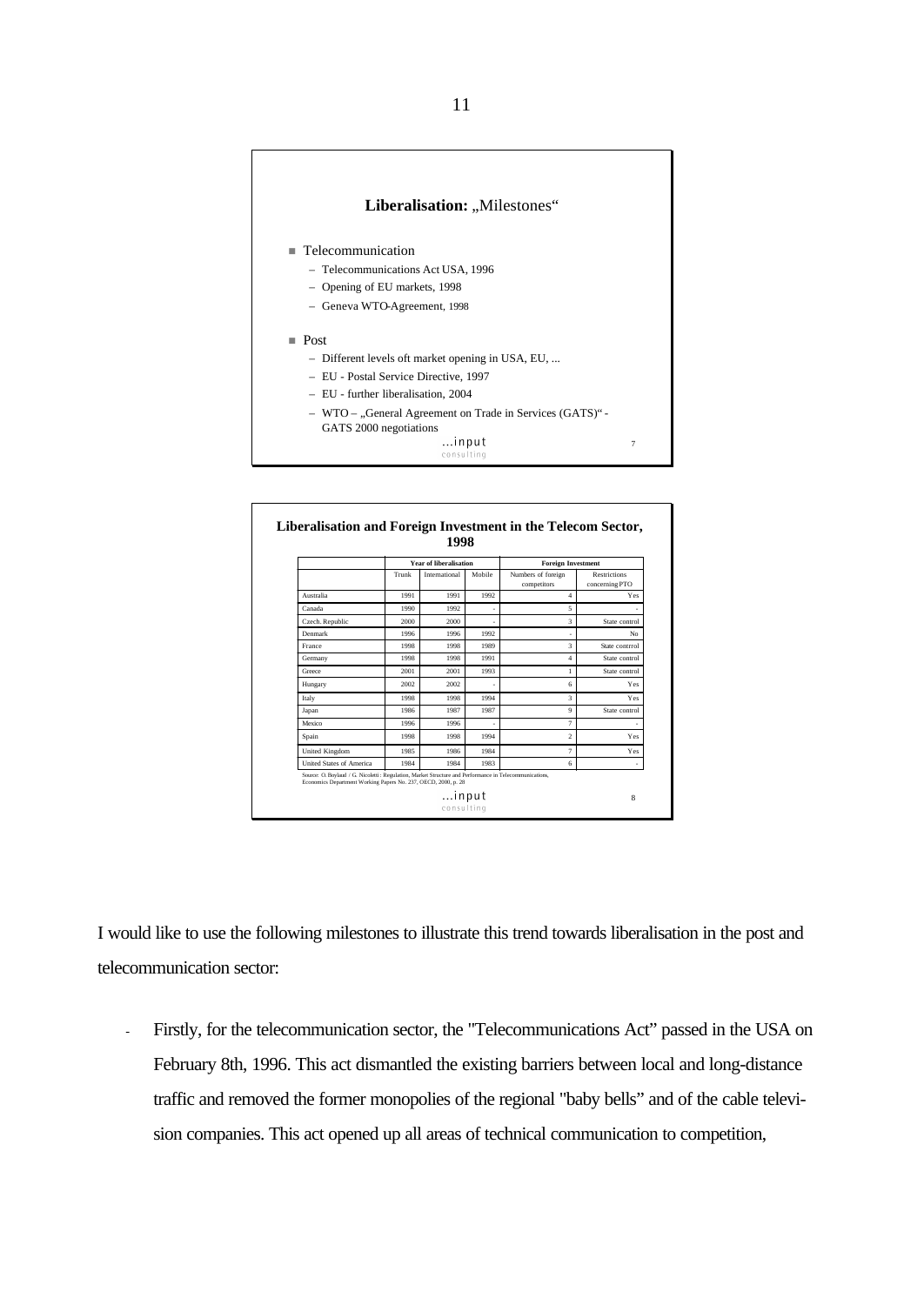whereby at first it remains open whether and how quickly this ideal competition may occur. For the time being, the Telecommunications Act has caused a gigantic wave of concentration above all amongst the "baby bells". Nevertheless, the US role-model of total liberalisation is likely to take on a model character worldwide and should have good export chances - with the additional help of the foreign trade policy pressure exerted by the Washington Administration -.

- Secondly, the telecommunication markets in the European Union have been fully open to competition since 1998, and have led to fierce competition in Germany, as well as to a drastic fall of about 90% in prices for long-distance and international calls.
- The liberalisation of the postal markets has been pushed forward to a much lesser extent worldwide. With a few exceptions, in all countries the lion's share of the turnover is made by postal services in the monopoly area.

Whilst, for instance, in the home of free trade, the USA, the markets for international mail items, express items, periodicals ("second-class mail"), advertising ("third-class mail") and parcels have been liberalised, the area with the highest turnover, letter mail ("first-class mail"), remains part of the monopoly area of the United States Postal Service (USPS).

Liberalisation of the posts is a central element for the realisation of the European Single Market within the European Union. The letter mail market was opened to competition in a first step taken in 1997, and at the same time the Member States were obliged to ensure a standard universal service with the aim of improving the quality of postal services. In order to fund the universal service, in accordance with the EU directive, so-called "reserved areas" may be established as monopoly rights of the universal service provider. Accordingly, the Member States can retain letter mail items below a weight limit of 350 g within the monopoly area until 2004. According to a proposal by the EU Commission, a further liberalisation phase is to follow this, prescribing the opening of the letter mail market above a weight limit of 150 g. The EU Member States may however restrict the reserved area further:

Thus, for instance, Germany, Denmark and the Netherlands have defined the reservable area much more narrowly than is required as yet under the EU directive. The postal market in Swe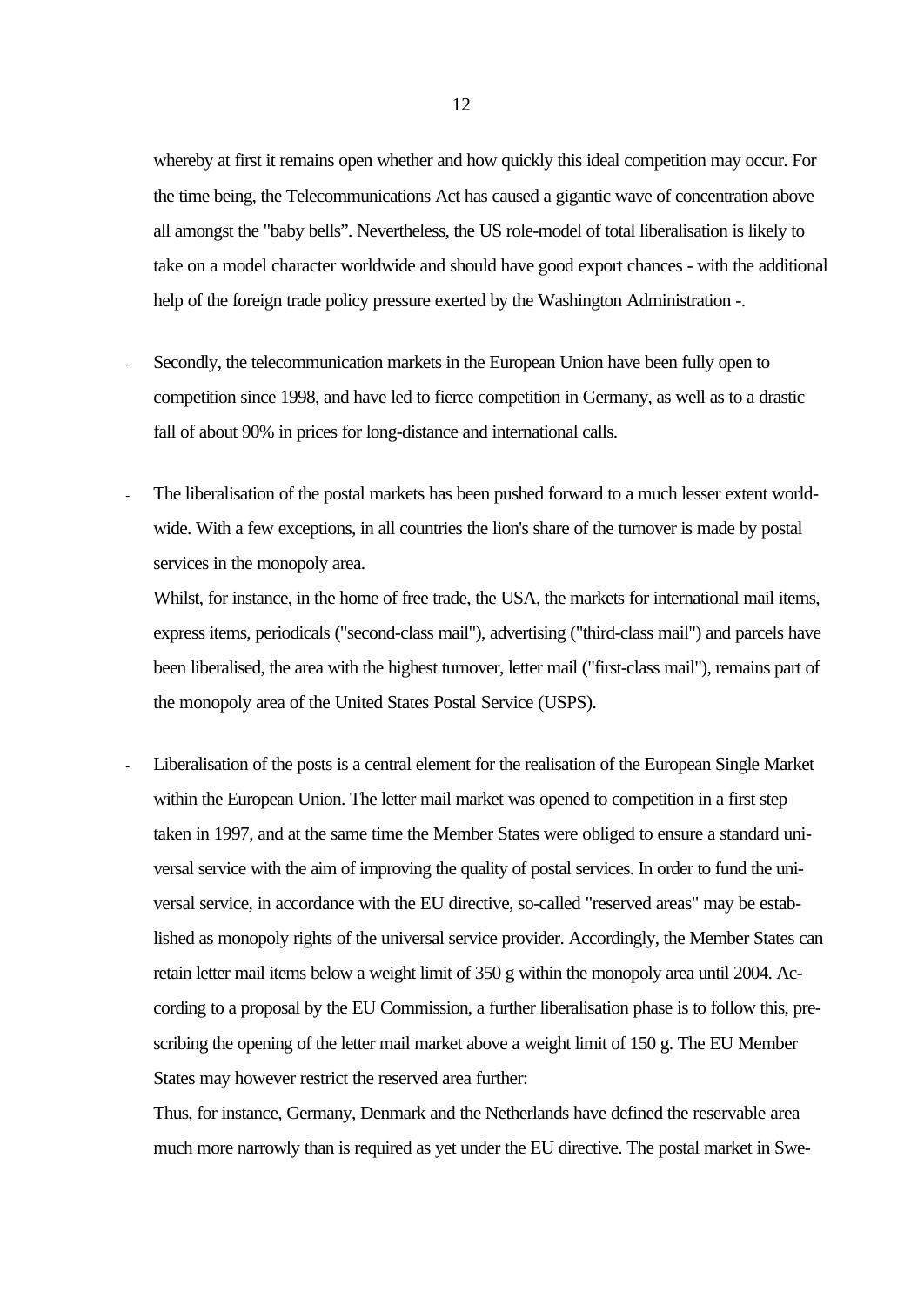den has been completely liberalised since 1993, and the postal monopoly was abolished in Finland in 1994. Local postal traffic has been open in Spain for many years. In spite of these partial liberalisations, the previous monopolists have a market share average of more than 90% in the open market segments.

As a last milestone of liberalisation, I would like to mention the agreements of the World Trade Organisation. The telecommunication sector has been placed within the area of application of the "General Agreement on Trade in Services (GATS)" since 1997. In the Geneva WTO agreement dated 15 February 1997, 68 states undertook to open their "basic telecommunications" markets to foreign providers from 1998 onwards, to keep to specific regulatory principles (major buzzword here "interconnection") and to give expanded rights to invest in local enterprises. With the aim in mind of expanding the service sectors falling within the area of application of GATS, negotiations have been underway since May 2000 regarding the liberalisation and regulation of the post sector at international level. All services provided by the states as sovereign tasks or within the framework of a state monopoly are explicitly removed from the GATS provisions. There are now sub-markets in many countries on which state enterprises compete with private enterprises as a result of the liberalisation tendencies. In this context we can mention in particular courier, express and parcel services. Against this background, especially large multinational enterprises such as UPS, DHL or Federal Express are pressuring their governments to include these subareas of the post sector in the new liberalisation round. By creating a classification based on the product group for courier, express and parcel services, the liberalisation of the sub-markets that are important for the large express multinationals are to be pushed ahead. If the international market opening is to be restricted only to express and parcel services, this will nevertheless impact the rest of the post sector, for instance, by the prohibition of any cross-subsidisation between monopoly and competition markets, and the risk arises that by means of appropriate measures the multinationals will move higher and higher item volumes into the liberalised area, and the posts will hence lack the necessary income to fund the universal service. I would like to refer to the homepage of Union Network International for further information on the new GATS round.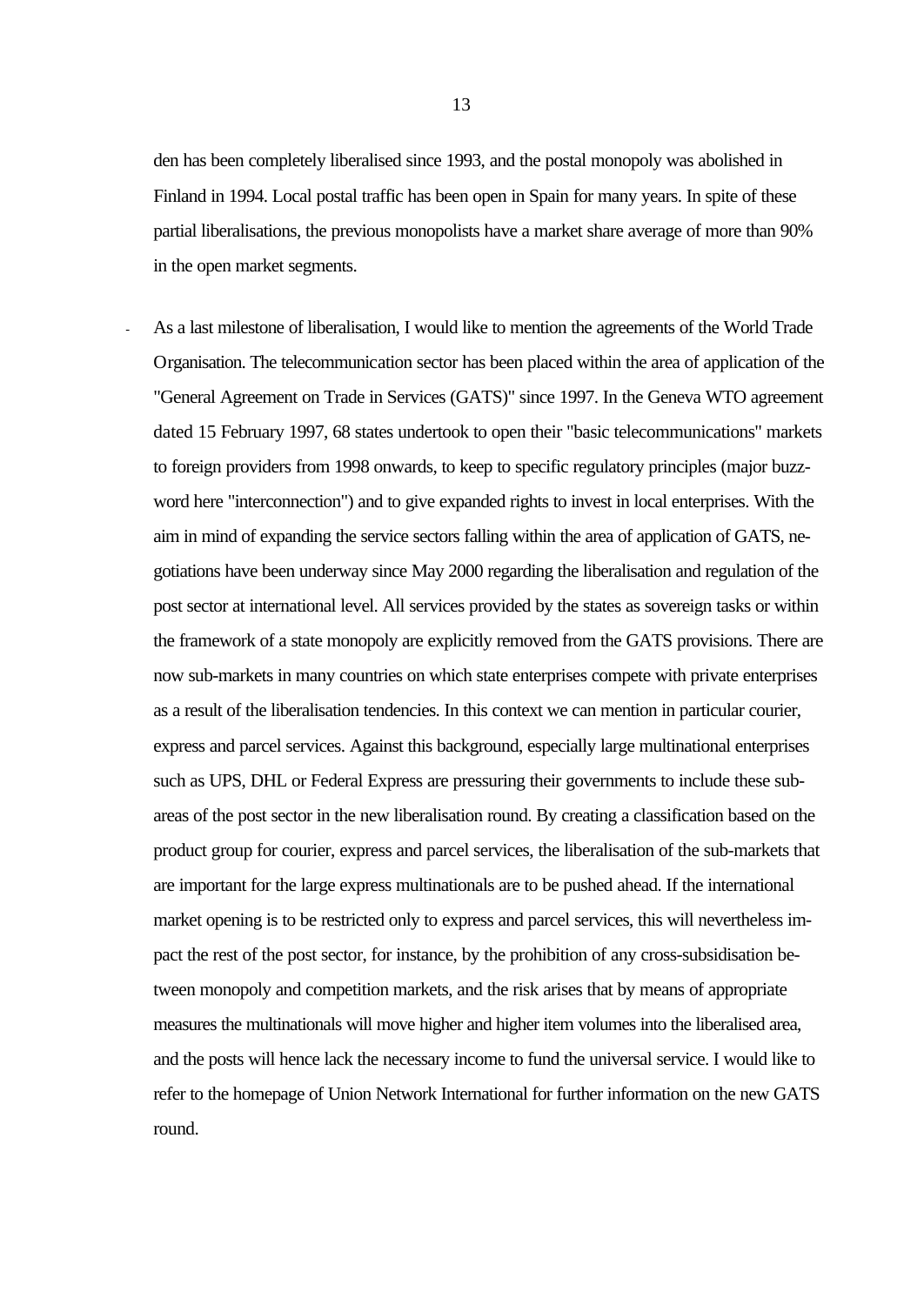One need naturally not expect the new GATS 2000 negotiations to liberalise the post sector worldwide. It would also be wrong to presume that the 1997 Geneva Agreement has solved all trade policy conflicts in the telecommunication sector and opened all markets overnight. However, there are highly positive signs suggesting that the impact of the liberalisation trend will increase considerably worldwide through these WTO initiatives, and that it is likely to become increasingly difficult to maintain national monopolies on relevant markets. Now, Asian and Arabic countries are also expressing clear reservations about this further round of liberalisation by the WTO. According to a recent newspaper report, the Governments of India, Pakistan and Nigeria are pointing out that the liberalisation steps which have been carried out since the conclusion of the Uruguay Round in 1994 have done them more harm than good.



I will mention some further consequences of forced liberalisation:

A consequence of opening the market is the introduction of new players and the loss of market shares of the dominant carriers. As far as the new players are concerned, two typical groups of players have crystallised internationally in the telecommunication sector: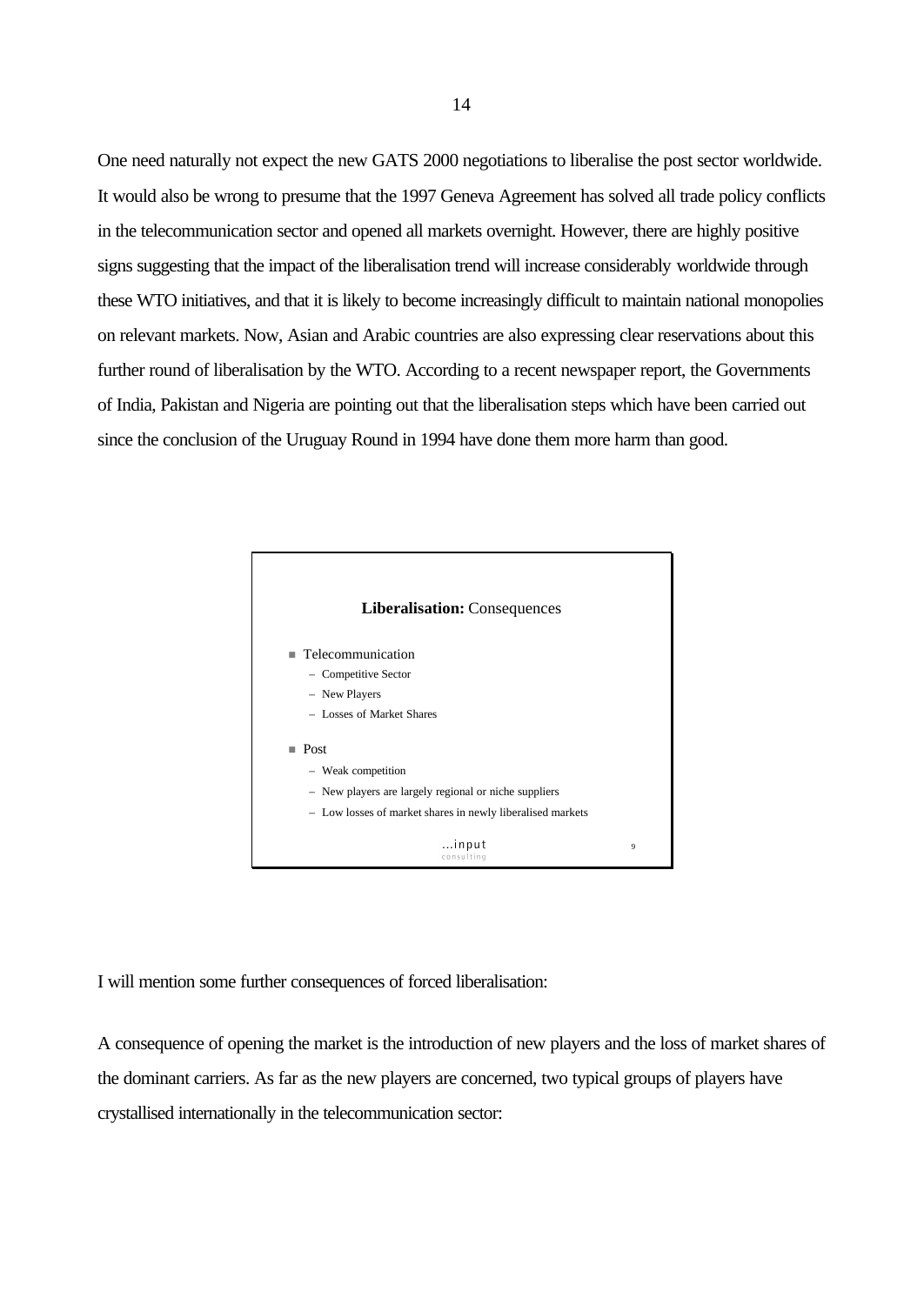Firstly, the big energy and railway companies, which, backed up by their specific infrastructure and mostly in alliance with strong foreign telecommunication companies, install competitive telecommunication networks and position themselves as "full-service carrier" in competition with the former monopolist.

Secondly, a range of regional and sectoral niche suppliers who concentrate on the profitable market segments and who put massive competitive pressure on the "incumbents" are establishing themselves on liberalised telecommunication markets.

These niche suppliers are coming under increased pressure because of falling profit margins.

The telecommunication sector is in difficulties worldwide in spite of free competition. A number of enterprises, such as British Telecom or the Dutch KPN, are now in a debt trap because they have lost sight of the long-term profitability of their investments in a blind fight over market shares.

In the post sector, in contrast, the former monopolists have been able to assert their market position in spite of initial steps that have been taken towards liberalisation because new competitors must initially provide considerable investment in order to enter the market. New competitors are largely niche suppliers in most cases so far. The following examples demonstrate this development:

- Sweden Post has a market share of 95% in the letter mail market although the postal market in Sweden is completely open. The largest competitor, CityMail, has specialised in delivering presorted letter mail items in a small number of conurbations.
- In Germany, it is in particular newspaper publishers so far, with their own delivery organisations, and courier, express and parcel services, which are in competition with Deutsche Post. Their market share in the liberalised sub-market is less than 1% so far. The situation is similar in the most highly liberalised postal markets in New Zealand, Finland, Spain and the Netherlands. However, further steps towards opening the market are likely to lead to increasing competition and to larger market shares for the competitors. One may expect further liberalisation to mean in particular that foreign posts will enter the market.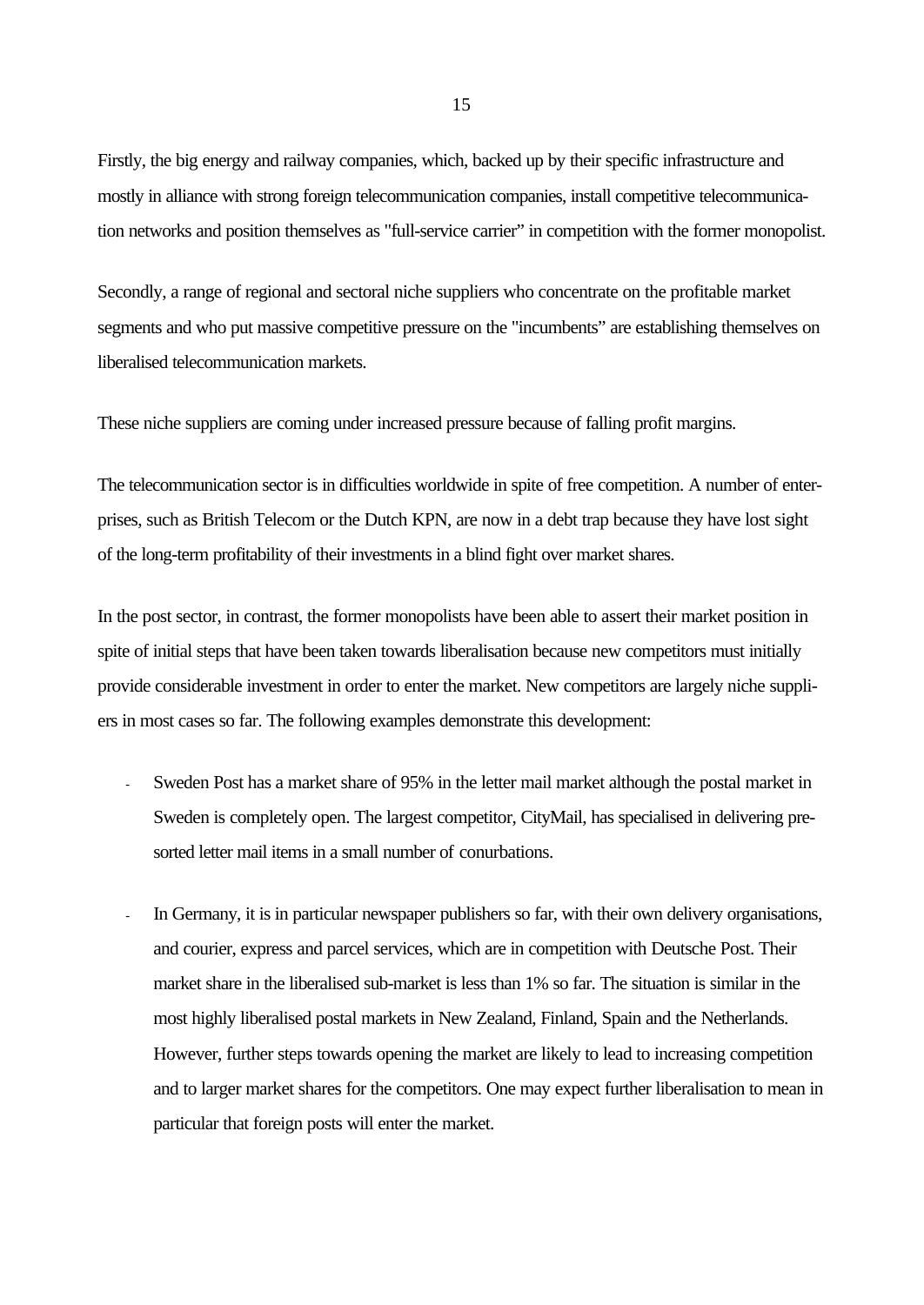As with the privatisation of enterprises, the liberalisation of the markets has affected the staff of the former monopolists:



Losses of market share and growing competitive pressures force the ex-monopolists to adopt transformation and compensation strategies - frequently and primarily these consist of "downsizing" concepts and efforts to internationalise in order to compensate on foreign markets for the turnover shares which they have lost on their home markets.

Here, the resultant impact on workers can naturally not be attributed solely to privatisation or liberalisation. Both strategies have an interdependent effect and are the causes of a number of rationalisation measures. If one takes the example of Germany and the changes which have taken place at the successor enterprises of Deutsche Bundespost in relation to the level of employment, the following can be shown: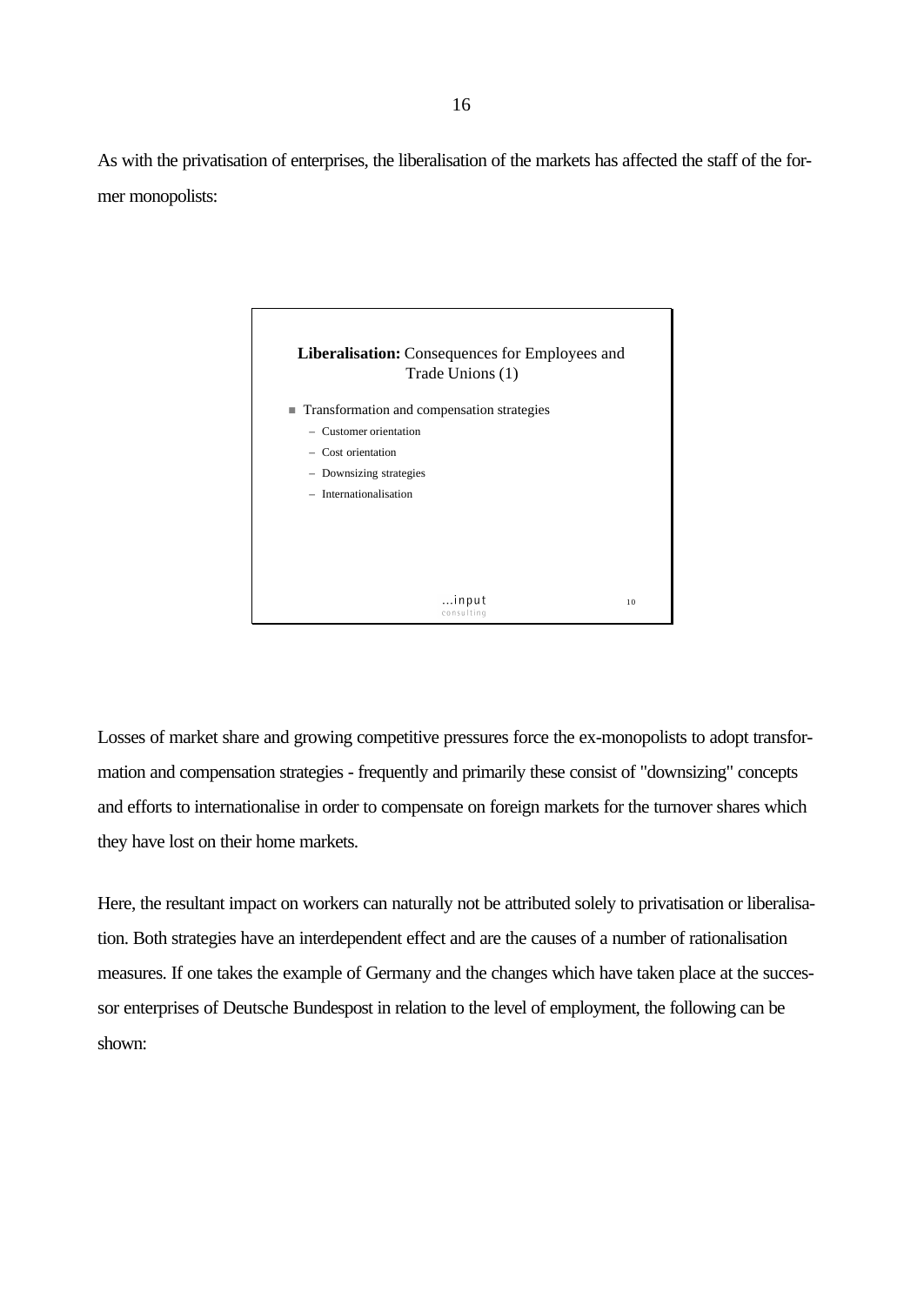- More than 60,000 jobs have been eliminated at Deutsche Telekom AG since 1995, the year when Deutsche Bundespost was transformed into three PLCs, in other words one-quarter of jobs have fallen foul of rationalisation within a seven year period.
- Deutsche Post AG still had a staff of 307,000 in 1995, in comparison with fewer than 240,000 today. Almost one-third of the staff has been eliminated within seven years.
- The consultancy firm PriceWaterhouseCoopers, which has drawn up a study of employment trends in the EU post sector on behalf of the EU Commission, has forecast that a total of 450,000 jobs will be eliminated at former postal monopolists between 1995 and 2005. This is a share of about 30%.
- All studies relating to the impact of liberalisation and privatisation on employment ultimately reach the conclusion that because of the increasing productivity of work, the increase in employment among new competitors will only make up for a fraction of the jobs lost with the former monopolists.

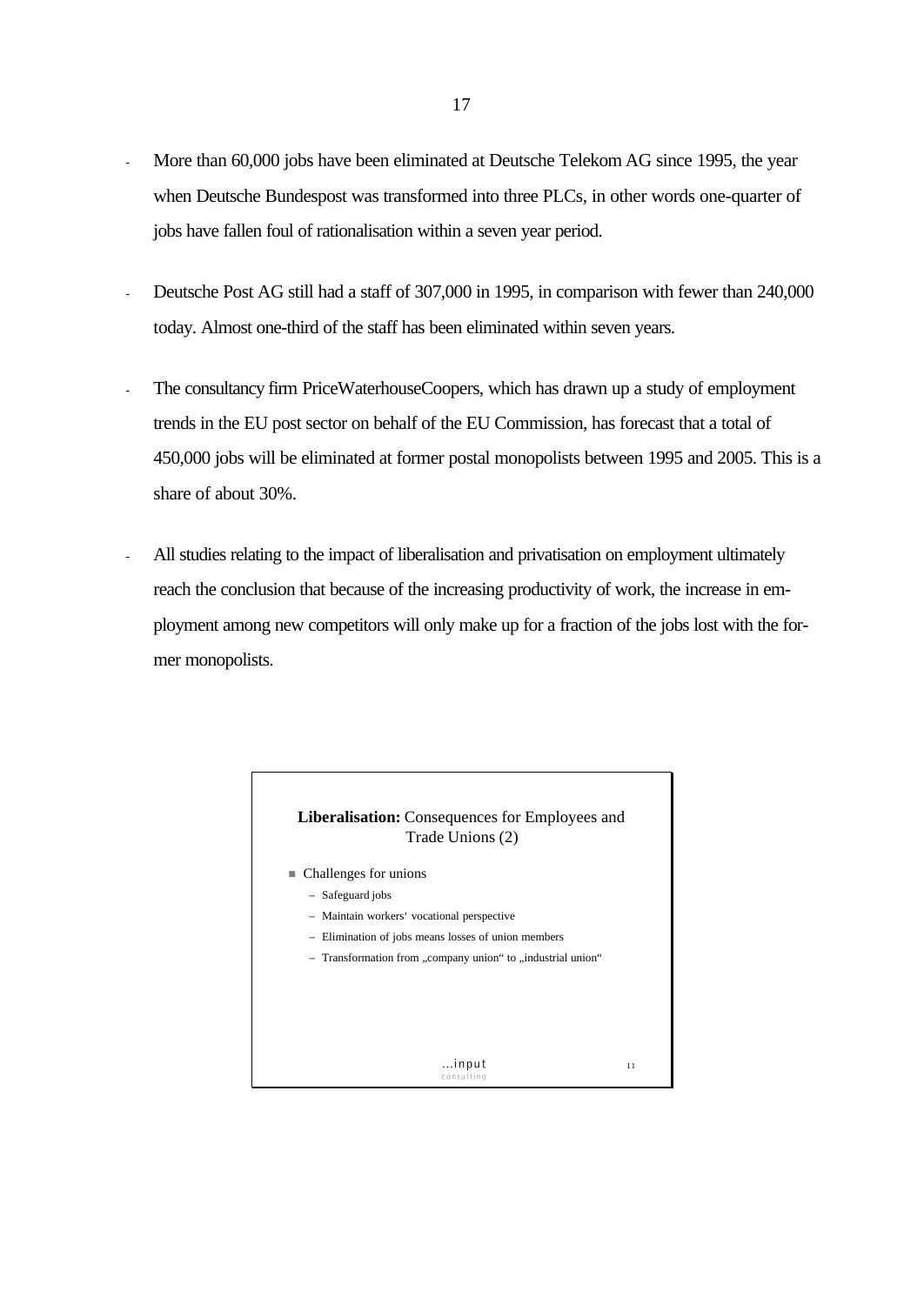The trade unions in the telecommunication sector are confronted with serious challenges in the light of these strategies of transformation and compensation. The most important tasks facing the trade unions in this transitional phase are to safeguard jobs and to maintain workers' vocational perspective. In Germany, it has been possible with the assistance of a strong DPG to structure both this system change and the drastic reduction in the number of jobs without redundancies for operational reasons and with a number of collective regulations largely in line with a social plan.

I would like to close with another comment on the impact on trade union structures:

The trade unions in the post and telecommunication sector had been organised in many countries in a comparably "comfortable" form of big company unions, and they now have to cope with the organisational task of changing telecommunication from monopoly structures to competitive structures and to become industrial organisations. The employees of the "new players" are often not unionised at all or a member of another union. In this area, the traditional telecommunication trade unions can often, if at all, only establish themselves using big parts of their financial and personnel resources. These resources are, however, known to be limited and their transfer to the organisation of the employees with the "new entrants" is often a burden on the classical clientele. The combination of five trade unions in the service sector to form the "Vereinte Dienstleistungsgewerkschaft" (United Services Trade Union) "ver.di" in Germany should also be regarded from the viewpoint of the need for a sector-wide trade union for the post and telecommunication sector.

I have now reached the end of my talk. I hope that we can now find the opportunity for an animated discussion of privatisation and liberalisation strategies and their impact on the trade unions.

Thank you for your attention!

18